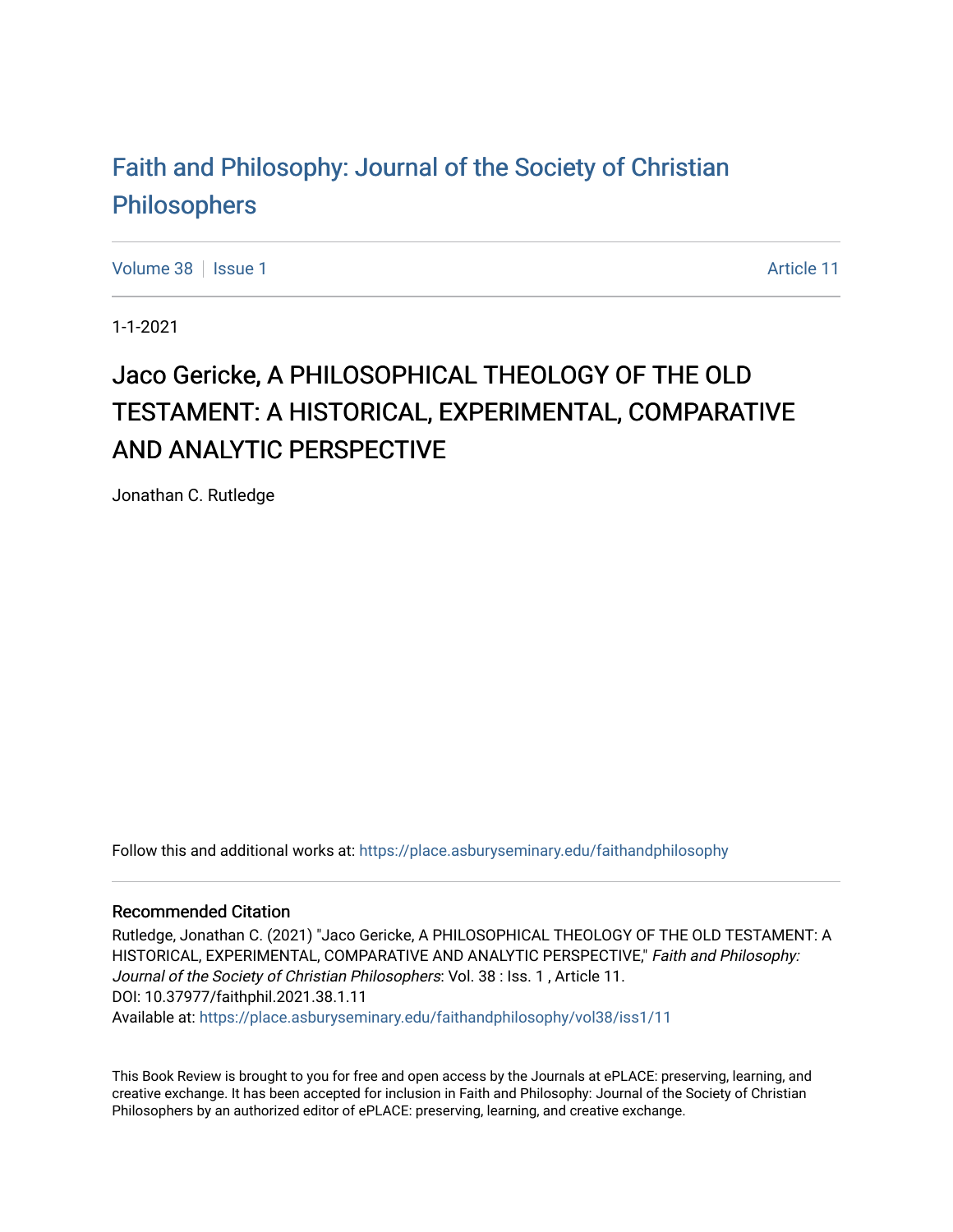In summary: Koperski aims to offer a new model of divine action, in the process providing discussions of determinism and laws of nature from a philosophy of science perspective. While I remain agnostic as to the adequacy of Koperski's model, I found its introduction interesting and generally scientifically and historically well-informed. I would have liked to hear more about neoclassical divine action in a world whose fundamental theory is something like an Everettian or Bohmian theory of quantum mechanics, and I thought there were some weaknesses in the discussion of the metaphysics of laws of nature. But it is clear to me that Koperski has advanced a novel and credible contender for a theory of divine action, and that is no small achievement.

*A Philosophical Theology of the Old Testament: A Historical, Experimental, Comparative and Analytic Perspective,* by Jaco Gericke. Routledge Publishing, 2020. Pp. viii + 163. \$155.00 (hardcover).

JONATHAN C. RUTLEDGE, University of St. Andrews

Old Testament (OT) scholars and analytic philosophers each employ technical language in ways that make it difficult for practitioners of one discipline to fully grasp what practitioners of the other discipline are saying. The potential for miscommunication between two disciplines, however, is a common roadblock for interdisciplinary work in general. But when such obfuscating and technical language is combined with caricature and dismissive attitudes between two disciplines, the potential for fruitful interdisciplinary work moves from merely difficult to practically unimaginable. This is the sort of impasse, in Gericke's estimation, found at the intersection of OT scholarship and philosophical theology. In *A Philosophical Theology of the Old Testament*, then, Gericke is self-aware as he enters into this interdisciplinary project between OT scholarship and philosophy, and he painstakingly chisels away at the confusions and befuddlements facing OT scholars concerning the nature and possibility of philosophical theology. Importantly, Gericke is himself an OT scholar (i.e., with a D.Litt in Semitic languages and a Ph.D. in Theology), so he is critiquing a guild from the inside, as it were.

Gericke begins with a chapter in defense of the claim that, as a general rule, OT scholars only "rarely, briefly and mostly negatively" speak about philosophical theology (1). That is, OT scholars, in Gericke's experience, tend to write off philosophical theology as antithetical to the project of biblical theology. Illustrative of this is the following reference to R. P. Carroll:

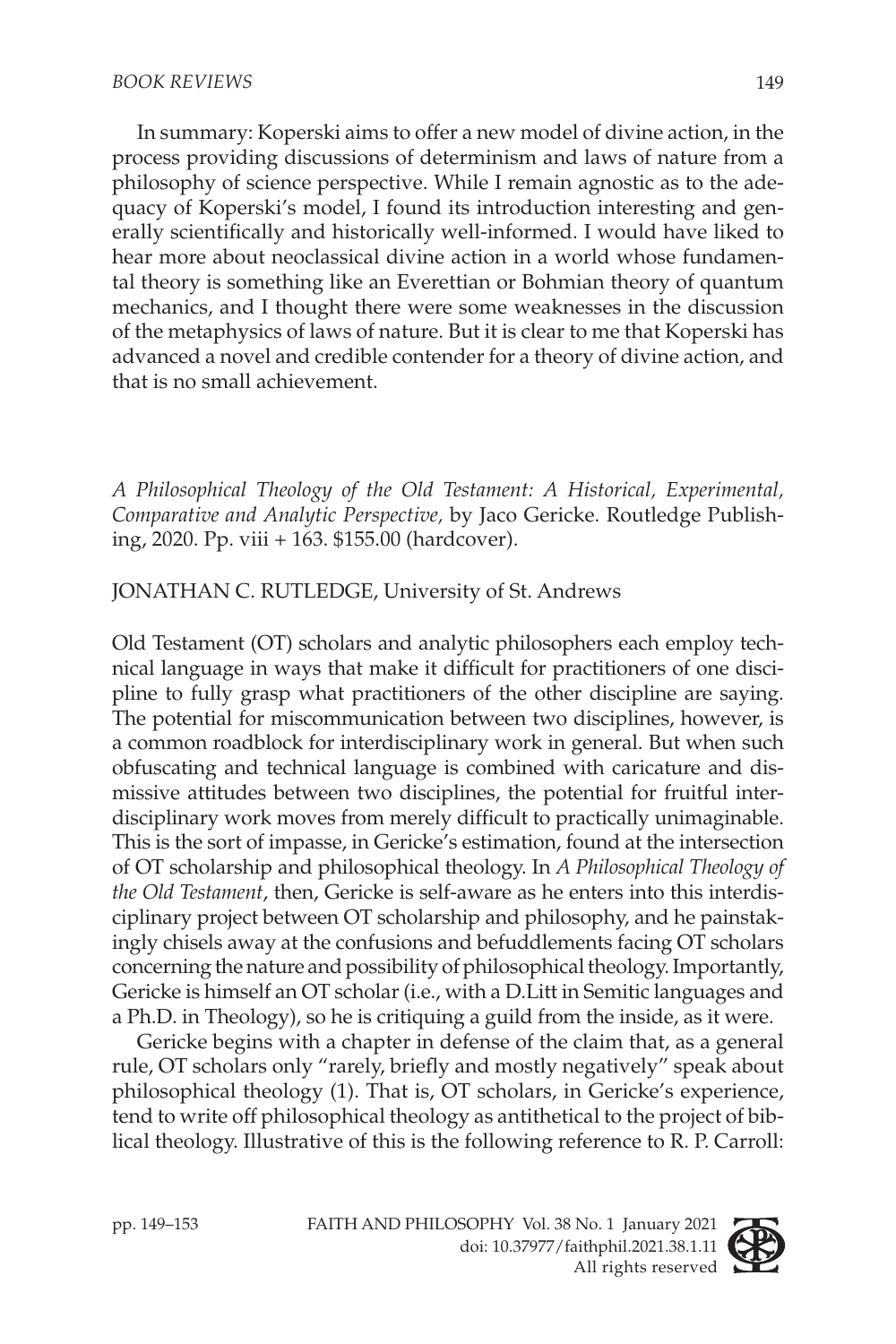[R]eified and personified, descriptions of YHWH in the world of the OT texts are not affected, as is philosophical theology by contradictions and contrarieties. But if the Bible is roped in the service of (such) theology, its conflicting images become problematic (*Wolf in the Sheepfold: The Bible as a Problem for Christianity* [SCM Press, 1991], 38). (3)

As one progresses through Gericke's seeming deluge of quotations from OT scholars in chapter 1, a few commonalities emerge behind the thoughts proffered. There is, first, repeated resistance to philosophical theology found in Gericke's survey. But it is also clear that there is no common and universal understanding of "philosophical theology" with which the scholars referenced are working. Why might this be? Well, many of them apparently equate philosophical theology with a minimalist (and no-longer-typical) *natural* theology that fails to denote much of what is written by today's academic philosophical theologians. In other words, the scholars cited neither have a common conception of philosophical theology nor are they familiar with contemporary work.

This unfortunate phenomenon provides significant evidence for the thesis of the next chapter, namely, that philosophical theology is an essentially contested concept (especially as understood by OT scholars). Important for the purposes of this review, however, is the fact that Gericke wrote the chapter under question (chapter 2) "specifically for OT scholars." And perhaps he did so for the clear reason that contemporary philosophers would find the conclusion—i.e., that a philosophical theology of the OT is not *necessarily* in conflict with the project of biblical theology not especially objectionable (13). Thus, we can move on from this chapter without further comment.

In chapter 3, Gericke returns to the style of surveying OT scholars, but this time he focuses on moments when otherwise anti-philosophical practitioners of biblical theology end up engaging in philosophical theology without realizing it. For instance, Gericke provides examples of work in OT theology employing everything from concepts of a divine essence, abstract vs. concrete objects, fundamental attributes of the divine nature, hypostases, negative and positive predications of God, etc. With such a plenitude of examples of OT scholars—excellent and important ones at that—already engaging in philosophical theology, Gericke concludes that not only is there no good objection to providing a philosophical theology of the OT, but such a project has been ongoing under the surface throughout the twentieth century as well. It is high time then, thinks Gericke, for the project of a philosophical theology of the OT to be recognized for what it is and practiced with more sustained attention and reflection than it has previously received. This, I would think, is something most readers could get behind without much reservation.

The close of chapter 3 marks the end of the part of the book aimed primarily at OT scholars. Gericke next turns to his own proposal and framework for constructing a philosophical theology of the OT.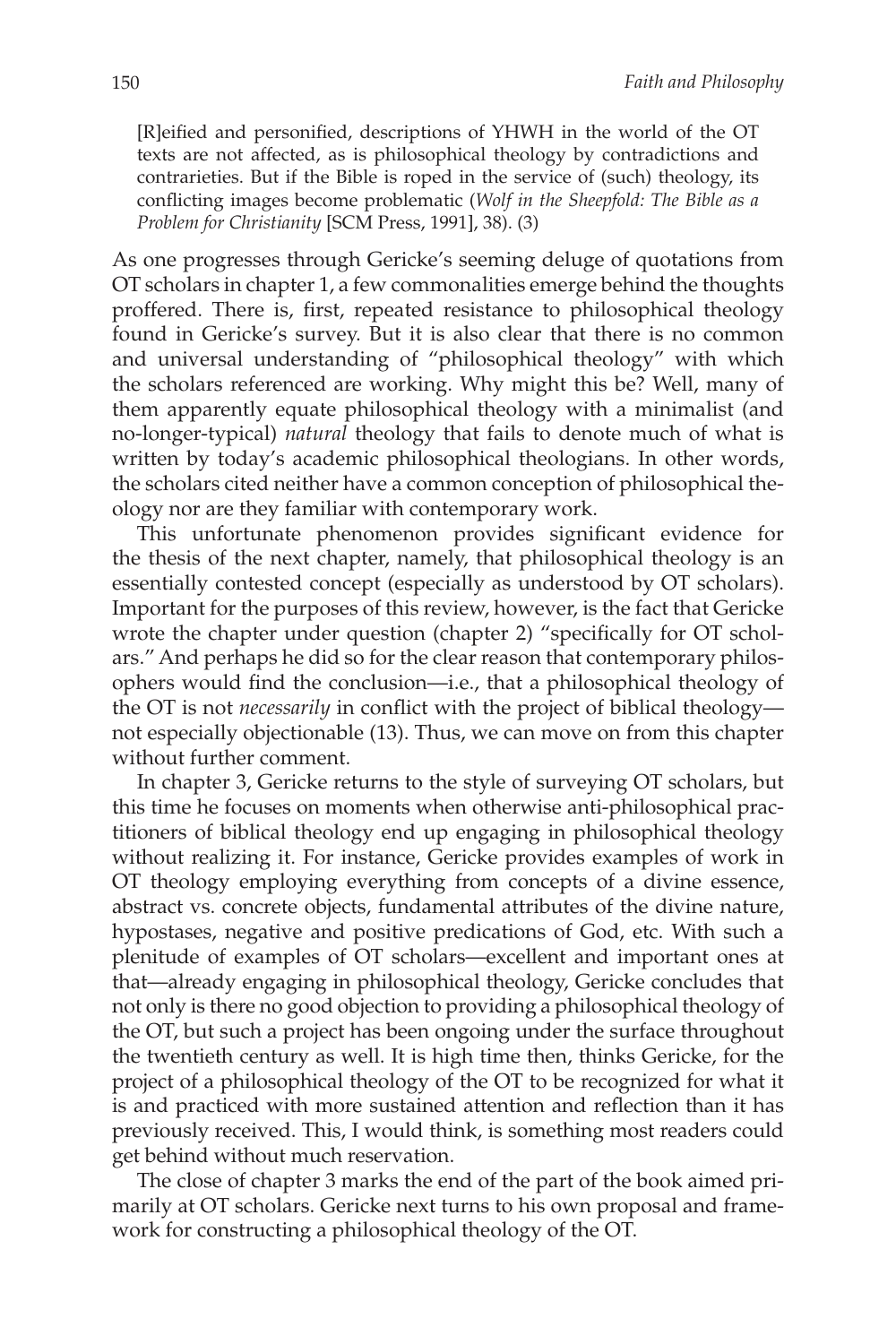To this point we have learned very little about the difference between philosophical theology in general and a philosophical theology of the OT in particular. So, what makes something a *philosophical theology*, on the one hand, and *of the OT*, on the other? Chapter 4 gives us Gericke's answer, that is, one inspired by Richard Rorty ("Philosophy as a Kind of Writing," *New Literary History* 10 (1978): 141–160). Something counts as philosophical theology if it is second-order discourse on the object of theological study where that object is thought, in Gericke's depiction, to be the text itself:

All our second-order discourse of what YHWH in the world of the text is like never really reaches the first-order religious language or the world of the text. "YHWH," "first-order religious language," "world of the text" and all that jazz is already second-order, as is even the concept of an "OT." (93)

This claim that our second-order discourse never reaches the objects represented by religious language, however, is likely a point with which many readers will take issue. Theology has traditionally been thought of as *scientia*, and as such, the object of theology properly speaking is God (i.e., as opposed to second-order religious language about first-order language about God). Why does Gericke assume here that theology must be about mental constructions the meanings of which are not determined via a connection to an external reality? A bit of semantic externalism concerning the meanings of theological terms would certainly put this assumption into doubt.

Gericke's characterization of a philosophical theology of the OT above is, moreover, related to another comment that might provoke a raised eyebrow or two. He claims, "The bad news is that there can be no pure or perfect philosophical-theological method that is not just another perspective" (94). But what is the point Gericke is trying to make here precisely? Is it the trivial truth that all methods that are employed in doing philosophical theology are employed by agents with a perspective? One would think that his characterization of this as *bad news* undermines an interpretation of his remark as merely trivial. But if so, then what point is being made? It is not at all clear in the text.

Whatever one thinks of the rather bald claim above, Gericke next outlines several distinctions that help us categorize various methods which might undergird a philosophical theology of the OT. This, in particular, is where we find an explanation for the bewildering quadripartite qualification of Gericke's method found in the subtitle of his book (i.e., *A Historical, Experimental, Comparative and Analytic Perspective*). Allow me to explain each *seriatim*.

By "historical," Gericke means that his approach "discusses its perspectives on the associated metaphysical problems [found in the OT] for their own sake" (100), whereas the contrasted contemporary approach focuses on questions and topics of interest to today's philosophical theologians (i.e., including those with no interest in seeing what the OT has to say independently).

By "experimental," Gericke just means that his model of a philosophical theology of the OT is not being built for extensive investigation. Rather, it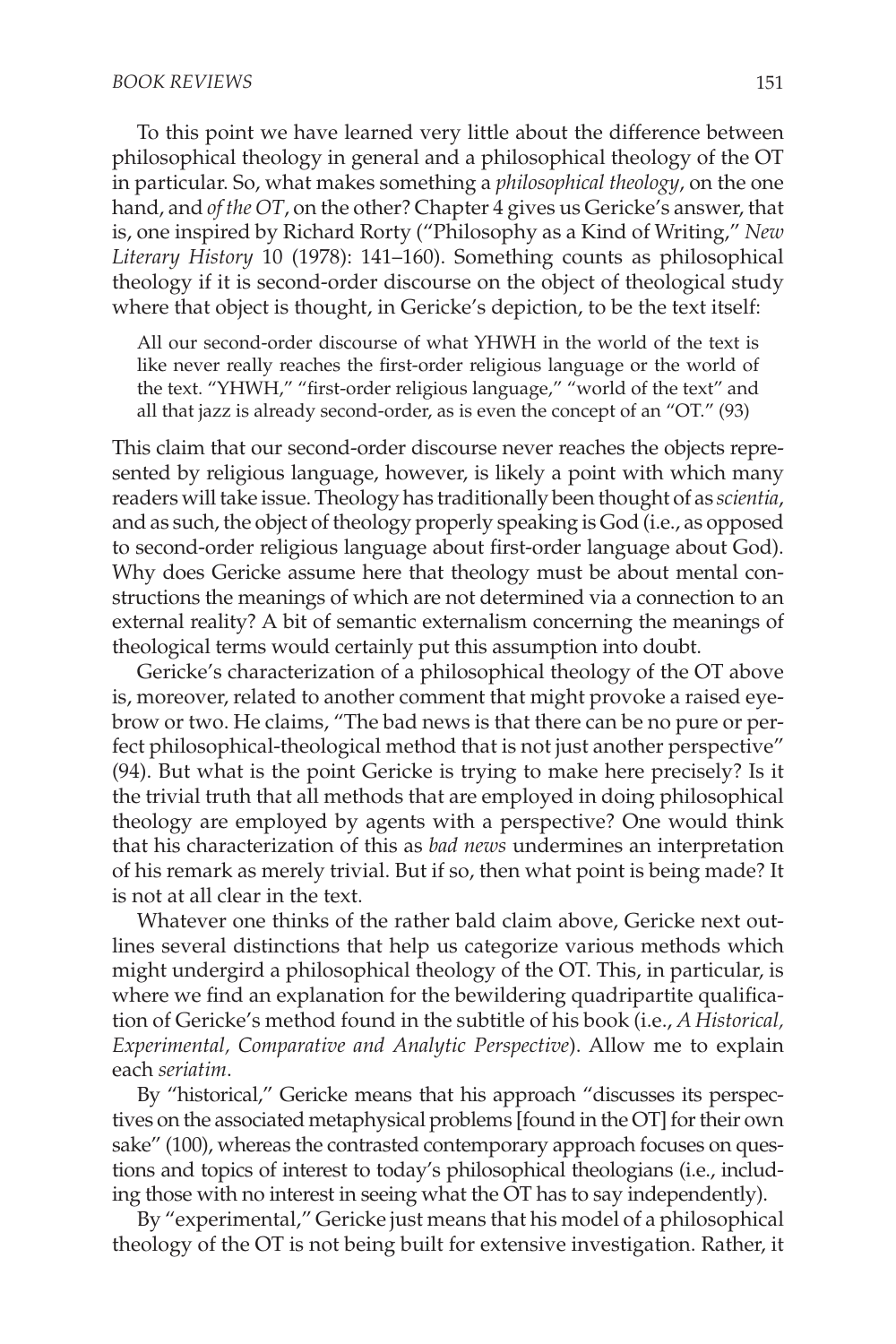is built simply to see whether such a model can successfully or unsuccessfully get at the first-order language of the text, and in so doing either benefit or be benefitted by that interplay. In particular, Gericke does not intend for his model to be some sort of *prototype* for all subsequent discussions of philosophical theology of the OT to focus on or advance.

By "comparative," Gericke intends to highlight that his method is inclusive of a wide range of philosophical theological approaches, such that other practitioners in his new field of philosophical theology of the OT should feel free to experiment with their own perspectives (e.g., phenomenological, continental, scholastic, or whatever) without feeling threatened by his preference for an analytic one.

And finally, by "analytic" Gericke simply identifies the philosophical tradition employed in the next chapter (chapter 5) as a test case to see whether it is possible to construct "a new descriptive second- or third-order metalanguage, a new kind of writing about old ideas OT scholars still have about YHWH in the world of the text" (105). In other words, Gericke has a very minimal aim in that concluding chapter. He merely wishes to establish that there is at least one perspective, an analytic one, in philosophical theology that can serve as a dialogue partner with the OT, and he accomplishes this by charting "what OT texts can and cannot" say about and alongside the "main topics" of contemporary analytic philosophical theology (106). Let us turn to his analytic experiment.

In chapter 5, Gericke suggests that what distinguishes his new discipline—i.e., philosophical theology of the OT—from OT scholarship and philosophical theology is that its proponents take the project of understanding the metaphysical assumptions of OT texts as a valuable aim in itself rather than valuable only instrumentally. Not only this, but his new discipline also takes it as valuable in itself to understand the metaphysical assumptions of OT scholarship in its attempts to get at the world of the OT text. Thus, *qua* philosophical theologian of the OT, one can direct one's conceptual tools to either the OT texts themselves or the reflections by OT scholars upon those biblical texts, so long as one does so in part because one takes the use of conceptual analysis in this way to be intrinsically valuable (i.e., regardless of whether, for instance, the results of one's conceptual analysis might play into an argument for a particular way of characterizing God outside of the world of the text).

This way of distinguishing a philosophical theology of the OT from plain and simple philosophical theology or OT studies is a bit odd. First, this way of approaching the distinction between disciplines presupposes that philosophical theology and a philosophical theology of the OT should be defined in a constructivist manner. Yet if the classical definition of theology as the study of God and all things in relation to God is correct, then the *theology* part of those disciplines will not be defined constructively. Not only this, but the idea of a *theology* that takes the OT as its primary object, rather than God, looks like a misnomer on this way of thinking, whether it is philosophical in nature or not. Second, given that this book is largely